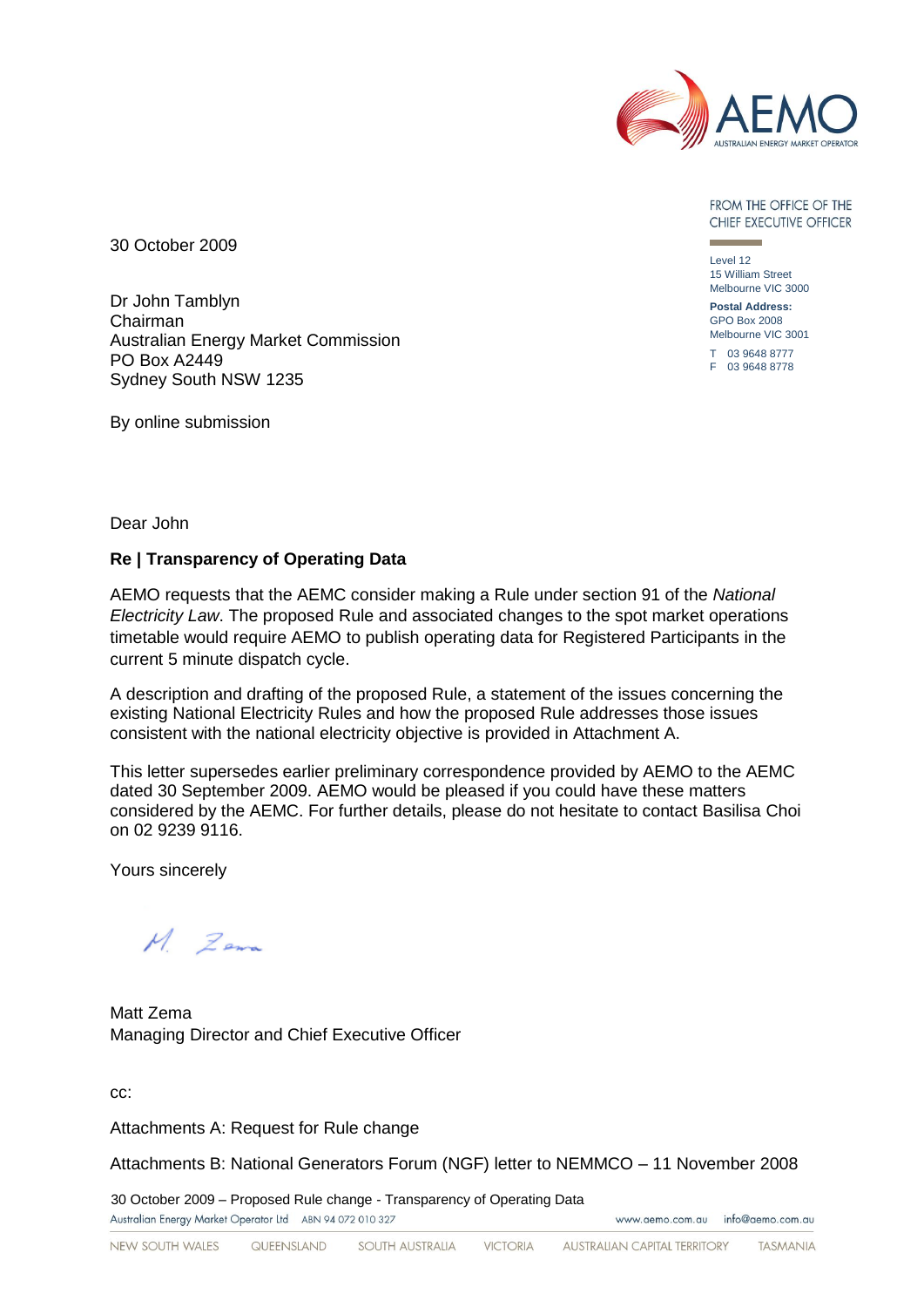# **ATTACHMENT A**

# **1. Statement of issues**

## **Background**

## *National Electricity Rules Requirements*

Clause 3.13.4 of the *National Electricity Rules* (**NER**) requires AEMO to provide spot market information to the market, and many of these requirements must be met in accordance with the spot market operations timetable (**timetable**). Before AEMO changes the timetable, it must consult on proposed changes using the Rules consultation procedure.

In particular, clause 3.13.4(q)(1) of the NER requires AEMO to publish details of actual and dispatched generation, dispatched network service or dispatched load for each scheduled generating unit, semi-scheduled generating unit, scheduled network service and scheduled load for each trading and dispatch interval for the previous trading day.<sup>1</sup> AEMO must also publish details of actual generation for non-scheduled generating units or generating systems in each trading interval for the previous trading day.<sup>2</sup> This means that data is effectively published on the day after short-term trading decisions have been made, except for scheduled network service. $3$  AEMO also publishes actual data on inter-regional flows to the market in dispatch time, thus scheduled network service is already published in dispatch time. 4

### *Requests for information*

Where a specific obligation to provide market information does not exist in the NER, Scheduled and Semi-Scheduled Generators and Market Participants may request AEMO to provide market information which has not been defined by the AEMC or the NER as confidential or commercially sensitive.<sup>5</sup>

### **Issue with Market Information Transparency**

The National Generators Forum (**NGF**) has requested NEMMCO (now AEMO) to publish actual scheduled data of power stations in dispatch time to increase spot market data transparency.<sup>6</sup> Currently, the data the NGF has requested is treated as confidential

 $\overline{a}$ 

 $1$  Under clause 3.13.4(s) of the NER, AEMO's requirement to publish only applies to data that is available to AEMO.

Refer to clause 3.13.4(r) of the NER.

<sup>3</sup> Basslink is the only registered MNSP in the NEM.

 $4$  Clause 3.13.4(n) of the NER requires AEMO to publish each day, in accordance with the timetable.

<sup>5</sup> Refer to clause 3.13.1 of the NER.

 $6$  Refer to Attachment B for further information. The NGF initially requested NEMMCO provide this information under clause 3.13.1(a) of the NER, however since this operating data is treated as confidential it was agreed that a Rule change would be proposed.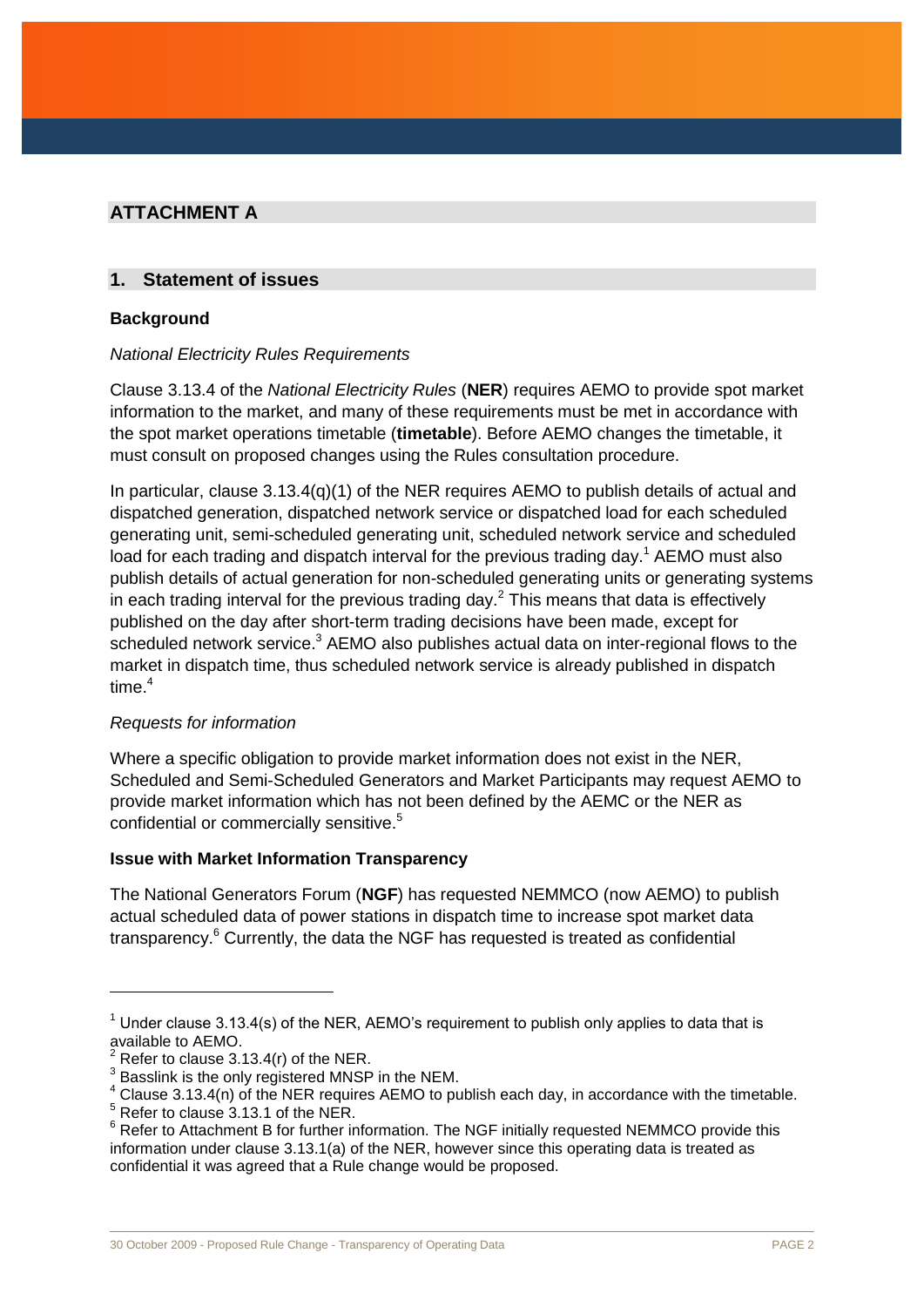information by AEMO and it is not made available to the market until it is published by AEMO the next trading day.

This issue was raised by members in the Dispatch and Pricing Reference Group (**DPRG**) 7, 8 in response to the development of technology that remotely senses power line flows and can be used to estimate power station outputs. We have been advised by DPRG members that this data is available in dispatch time for purchase from private companies and does not rely on market information provided by AEMO. Thus, while such market data is not published by AEMO under the NER until the next trading day, the use of such technology means that this data can be determined and made available by other parties deploying this technology on the day.

AEMO considers that the commercial provision of power flow data by other parties at the time of dispatch is likely to increase information asymmetries and costs in the national electricity market (**NEM**). AEMO already has access to this data and considers that it would be more beneficial to the market if this information was made available to all Registered Participants under the NER, hence enhancing their ability to respond more quickly to changes in market conditions.

Although the NER does not explicitly state that operating data is confidential or commercially sensitive, implicit in the requirement to publish it the next day is a prohibition against publishing it earlier.

Nonetheless, AEMO considers that publishing operating data in dispatch time on the same day is a significant change from the current market information publication schedule. Therefore, AEMO considers that an unambiguous NER obligation is required for AEMO to accelerate the publication of this information to the market.

AEMO proposes to publish the operating data of individual scheduled entities rather than data aggregated to power station level as was initially contemplated by the DPRG. This is because the data currently published on the following trading day is at the scheduled entity level and the aggregation of the data would require additional work and create less transparency, providing no clear market benefit.

### **2. Proposed Rule**

This section provides a description of the proposed Rules developed by AEMO, AEMO's right to submit the proposed Rule to the AEMC, and the power that the AEMC has under the NEL to consider this proposed Rule change.

 $7$  For further information on the DPRG, including membership see:

[http://www.aemo.com.au/corporate/dprg.html.](http://www.aemo.com.au/corporate/dprg.html)<br><sup>8</sup> The DPRG discussed this issue at meetings no. 94 and 95; these were held on 26 February and 8 April 2008, respectively.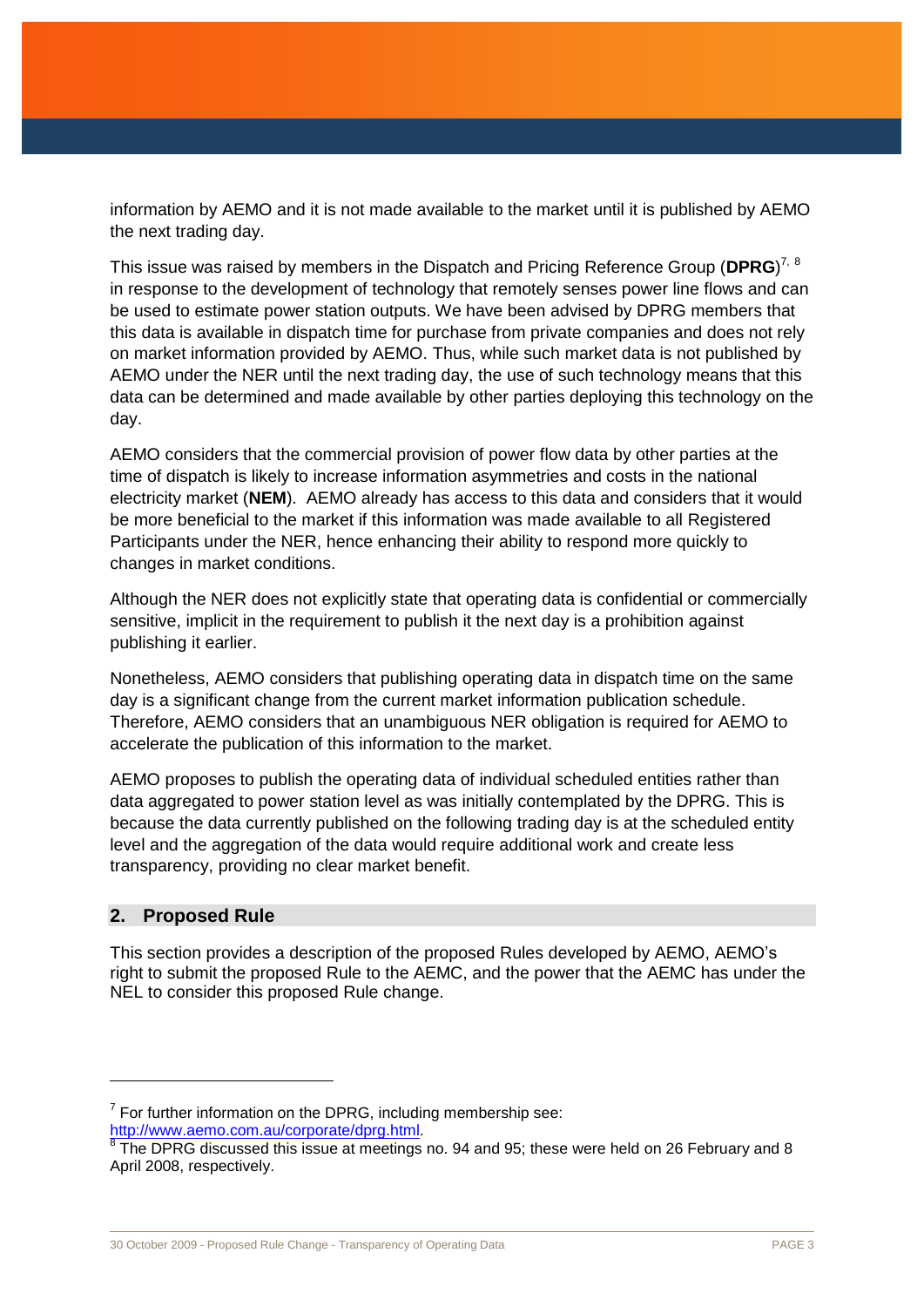### **Description of Proposed Rule**

The proposed Rule would modify AEMO's requirement to publish actual generation and scheduled load data for generating units and systems, scheduled network services and scheduled loads. It would remove the NER requirement that AEMO should publish this data for the previous trading day. AEMO considers it necessary and practical to include all generating data, scheduled load and scheduled network service because:

- it would ensure all inputs into the dispatch process are made available at the same time, this would allow symmetrical treatment of generators, loads and networks;
- for scheduled network service, dispatch time data is already being published as a part of interconnector flow information;
- $\bullet$  there is approximately 2300 MW of non-scheduled capacity in the NEM.<sup>9</sup> Publication of operating data for non-scheduled capacity would assist participants to assess the accuracy of AEMO's forecasts; and
- it provides greater information to the market which would, in turn, increase market transparency and promote a more informed market response to unplanned generation events.

AEMO considers that including a timing requirement directly in the proposed Rule would result in the AEMC and AEMO undertaking two separate consultations on the same issue, i.e. changes to the timing requirement would require the AEMC's consultation on the Rule change proposal and AEMO's Rules consultation on a change to the timetable. It is more appropriate and efficient for the proposed Rule to identify what data is to be published in accordance with the timetable and for the timetable to set out the timing of publication of the operating data and other information. As such, the proposed Rule does not include a timing requirement for the operating data in the drafting of clause 3.13.4(r) of the NER.

The proposed Rule would require AEMO to conduct a Rules consultation with a view to amending the parts of the timetable that relate to the timing requirement of the publication of the operating data. Despite this requirement, AEMO requests that the AEMC resolve the timing requirement for the publication of this operating data to expedite the publication of the operating data. AEMO considers that this approach would result in a more efficient implementation process.

The proposed Rule includes a transitional provision which requires AEMO to amend the timetable to include the timing requirement that the AEMC has consulted on within 9 months of the Amending Rule, without conducting a Rules consultation.

Under the NER, AEMO would be required to conduct a Rules consultation if future amendments were needed to the timing requirements of the publication of the operating data.

 $\overline{a}$ 

 $9$  Refer to AEMO Registration and Exemption List: <http://www.aemo.com.au/registration/registration.html>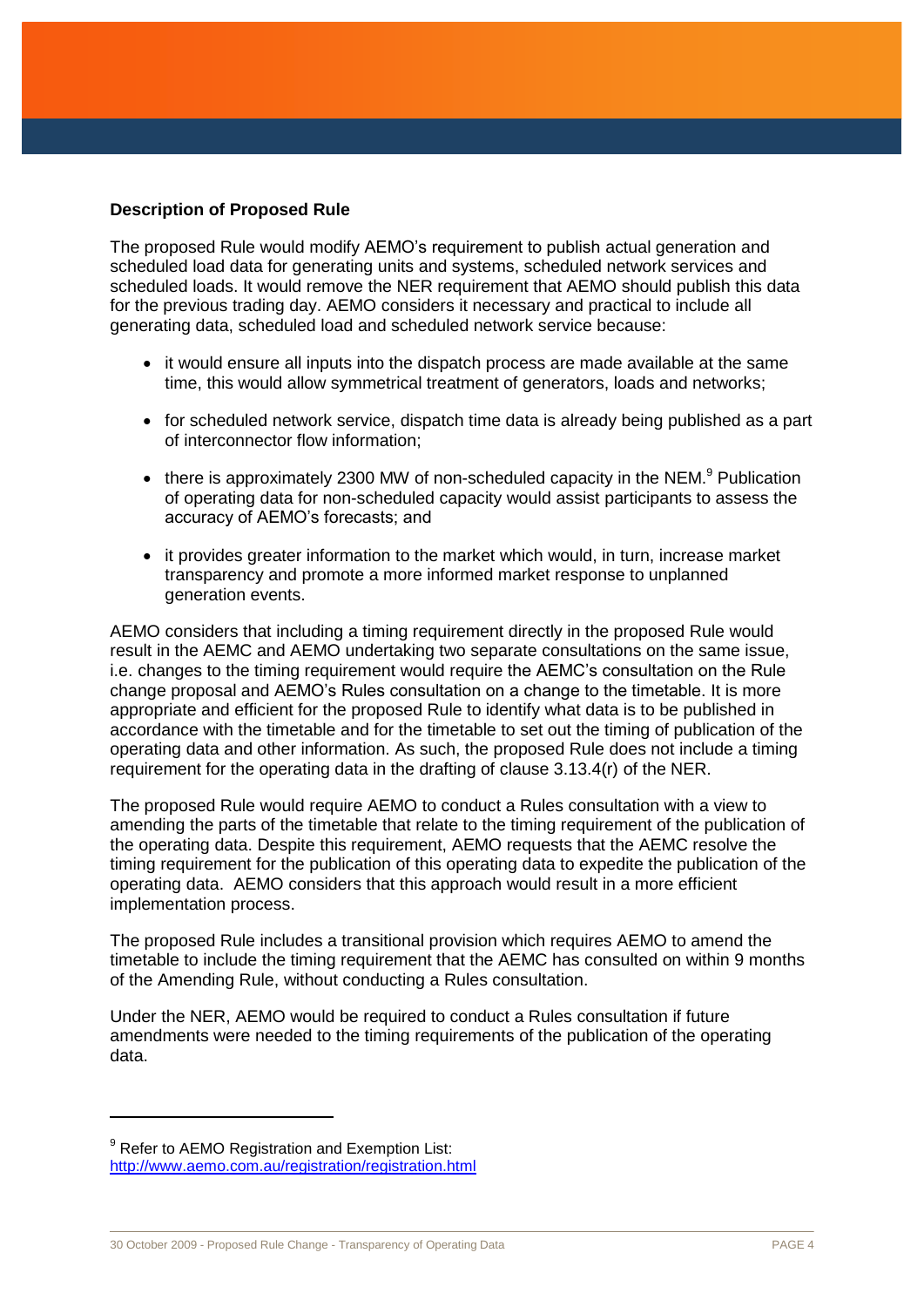AEMO suggests the following amendments to clause 3.13.4 of the NER to achieve this change:

(q) Each *day*, in accordance with the *timetable*, *AEMO* must *publish* details of:

(1) actual *generation*, *dispatched generation*, *dispatched network service* or *dispatched load*  for each *scheduled generating unit*, *semi-scheduled generating unit*, *scheduled network service* and *scheduled* load respectively in each *trading interval* and *dispatch interval*; and

(2) for each *semi-scheduled generating unit* in each *trading interval* and *dispatch interval*, whether or not a condition for setting a *semi-dispatch interval* applied<sub>;</sub>;

for the previous *trading day*.

(r) Each *day*, In accordance with the *timetable*, *AEMO* must publish details of:

(1) actual generation for each *scheduled generating unit*, *semi-scheduled generating unit* and *non-scheduled generating unit* or *non-scheduled generating system*; and

(2) actual *network service* for each *scheduled network service;* and

(3) actual *load* for each *scheduled load*., in each *trading interval* for the previous *trading day*.

#### **Proposed transitional provision in Chapter 11**

#### **Actions taken by AEMO**

*AEMO* must amend those parts of the *timetable* that relate to the publication of actual generation, *scheduled network service* and *scheduled load* every five minutes within 9 months of the commencement date of the Amending Rule as follows:

| Day         | Time of<br>Day<br>(EST)                      | Event                                                                                                                                                                                                                                                                                    | Provided<br>By | Provided<br>To   | Period<br>Covered | Frequency | <b>Comments</b>                                                                                                        | <b>Rules</b><br>Requirements |
|-------------|----------------------------------------------|------------------------------------------------------------------------------------------------------------------------------------------------------------------------------------------------------------------------------------------------------------------------------------------|----------------|------------------|-------------------|-----------|------------------------------------------------------------------------------------------------------------------------|------------------------------|
| Day<br>$+1$ | ASAP<br>after<br>start of<br>trading<br>day. | Publish<br>dispatched<br>generation,<br>dispatched<br>network<br>service,<br>dispatched<br>load for<br>scheduled<br>generating<br>unit, semi-<br>scheduled<br>generating<br>unit,<br>scheduled<br>network<br>service,<br>scheduled<br>load.<br><b>Publish</b><br>application<br>of semi- | AEMO           | Participa<br>nts | Day 0             | Daily     | 5 minute<br>resolution<br>for<br>dispatch<br>interval<br>and half-<br>hourly<br>resolution<br>for trading<br>interval. | 3.13.4(q)                    |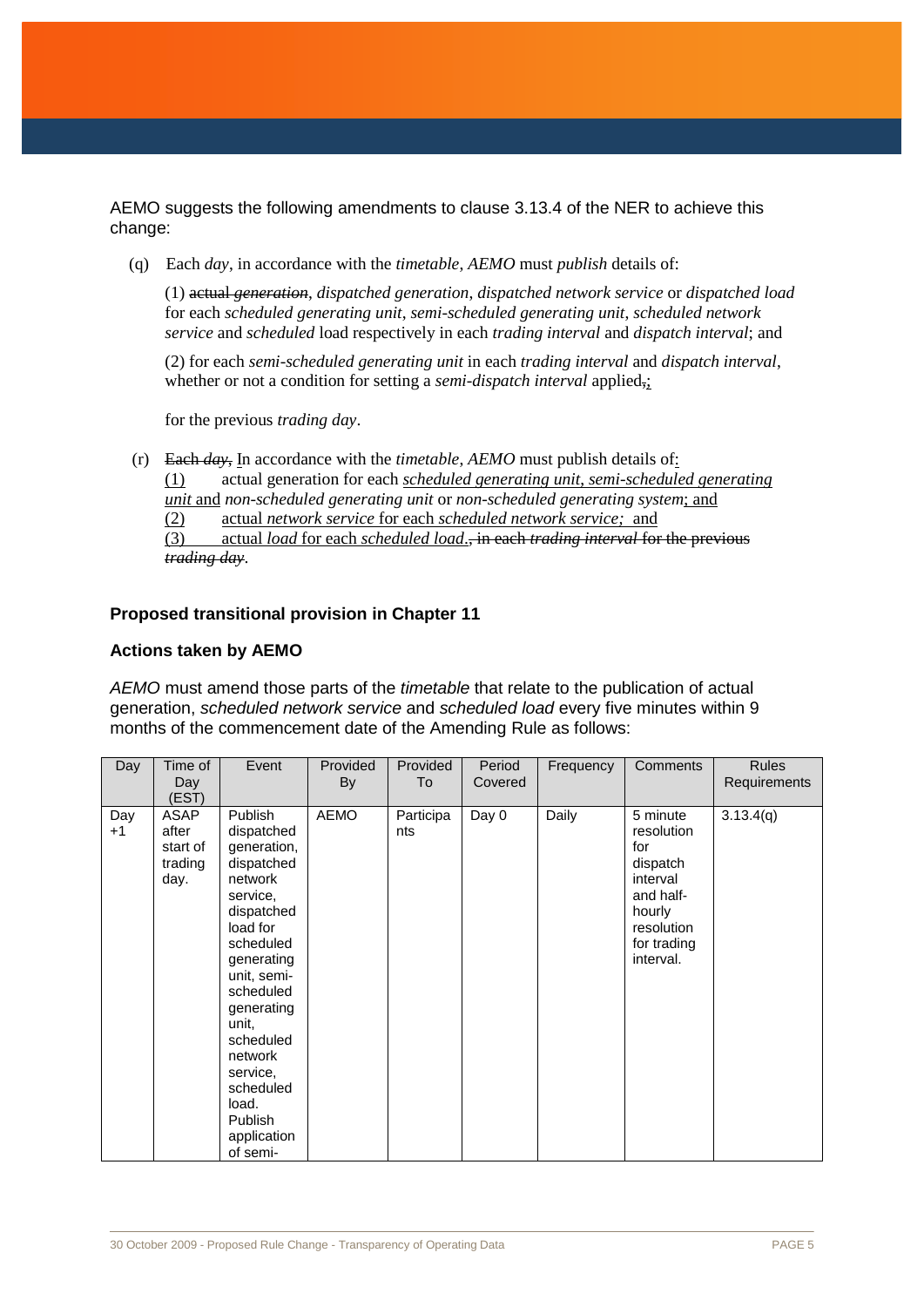|          |                                                               | dispatch<br>cap to<br>each semi-<br>scheduled<br>generating<br>unit.                                                                                                                                                                                                                                                                |             |                  |                                 |                   |                                                                                                      |           |
|----------|---------------------------------------------------------------|-------------------------------------------------------------------------------------------------------------------------------------------------------------------------------------------------------------------------------------------------------------------------------------------------------------------------------------|-------------|------------------|---------------------------------|-------------------|------------------------------------------------------------------------------------------------------|-----------|
| Day<br>0 | <b>ASAP</b><br>after<br>start of<br>dispatc<br>h<br>interval. | Publish<br>actual<br>generation<br>for<br>scheduled<br>generating<br>unit, semi-<br>scheduled<br>generating<br>unit and<br>non-<br>scheduled<br>generating<br>unit or non-<br>scheduled<br>generating<br>system,<br>actual<br>network<br>service for<br>scheduled<br>network<br>service,<br>actual load<br>for<br>scheduled<br>load | <b>AEMO</b> | Participa<br>nts | Current<br>dispatch<br>interval | Every $5$<br>min. | The actual<br>generation<br>is<br>measured<br>at the<br>beginning<br>of each<br>dispatch<br>interval | 3.13.4(r) |

Clause 3.4.3(b) of the *Rules* does not apply to this Amending Rule.

Any relevant action taken by *AEMO* prior to the commencement date and in anticipation of the commencement of the Amending Rule is deemed to have been taken for the purpose of the Amending Rule and continues to have effect for that purpose.

**Amending Rule** means [Transparency of Operating Data]

**commencement date** means the date on which the Amending Rule commences.

### **AEMO's Right to Submit this Proposal**

AEMO is requesting that the AEMC make this proposed Rule in accordance with section 91 of the *National Electricity Law* (**NEL**).

AEMO has the following relevant functions under the NEL:

- to operate and administer the NEM; and
- to promote the development and improve the effectiveness of the operation and administration of the NEM.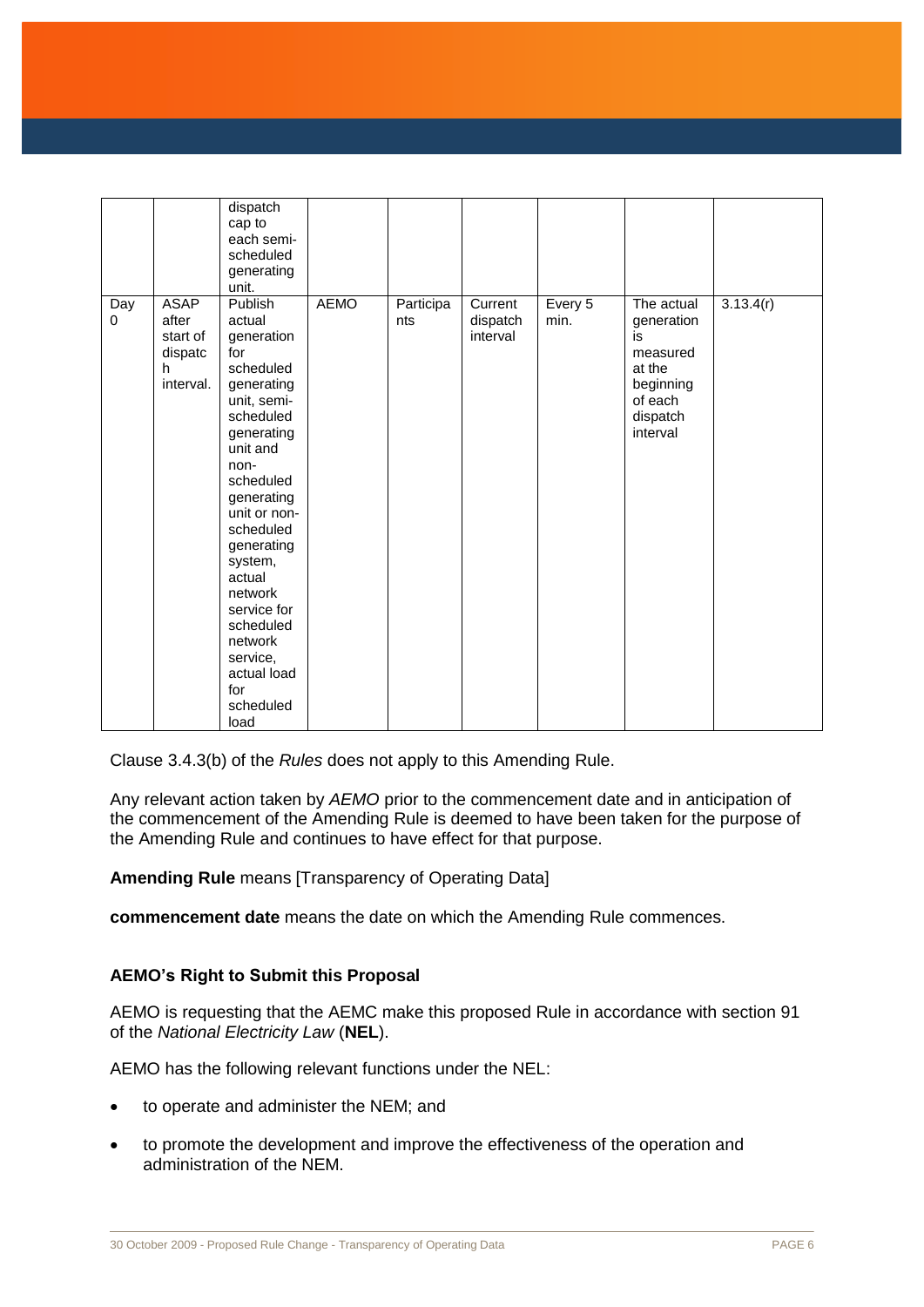Under section 91(1) of the NEL, the AEMC may make a Rule at the request of any person, the MCE or the Reliability Panel. As such, AEMO may request the AEMC make a Rule.

#### **Power of the AEMC to Make the Proposed Rule**

The subject matters about which the AEMC may make Rules are set out in section 34 of the NEL and, more specifically, in Schedule 1 to the NEL.

AEMO considers that the proposed Rule falls within the subject matters that the AEMC may make Rules about, as it relates to the activities of persons participating in the NEM.

#### **Consultation**

AEMO has not formally consulted on the proposed Rule. However, AEMO has discussed the issues with members of the DPRG, particularly the NGF and the AER. In principle, the members of the DPRG have agreed to the proposed changes.

#### **Implementation**

AEMO considers that the proposed Rule would be ready for implementation by the end of 2010. This estimate takes into consideration the time required for AEMO to complete the necessary system developments.

#### **3. How the Proposed Rules Contribute to the National Electricity Objective**

Before the AEMC can make a Rule change it must apply the rule making test set out in the NEL which requires it to assess whether the proposed Rule will or is likely to contribute to the national electricity objective (**NEO**). Section 7 of the NEL states the NEO is:

…to promote efficient investment in, and efficient operation and use of, electricity services for the long term interests of consumers of electricity with respect to –

- (a) price, quality, reliability and security of supply of electricity; and
- (b) the reliability, safety and security of the national electricity system.

AEMO submits that the proposed Rule is likely to promote the NEO because it would increase allocative efficiency by:

- reducing information asymmetries between Registered Participants by increasing the amount of information available. This would provide for better decision making, thereby improving reliability and promoting competition in the NEM;
- providing this operating data at a lower cost to Registered Participants. It is more efficient and economic for AEMO, rather than private providers, to publish this data for Registered Participants. AEMO can utilise existing resources to do this because it has systems in place that already collects and disseminates this data and has the capability to be able to publish this operating data in near real time; and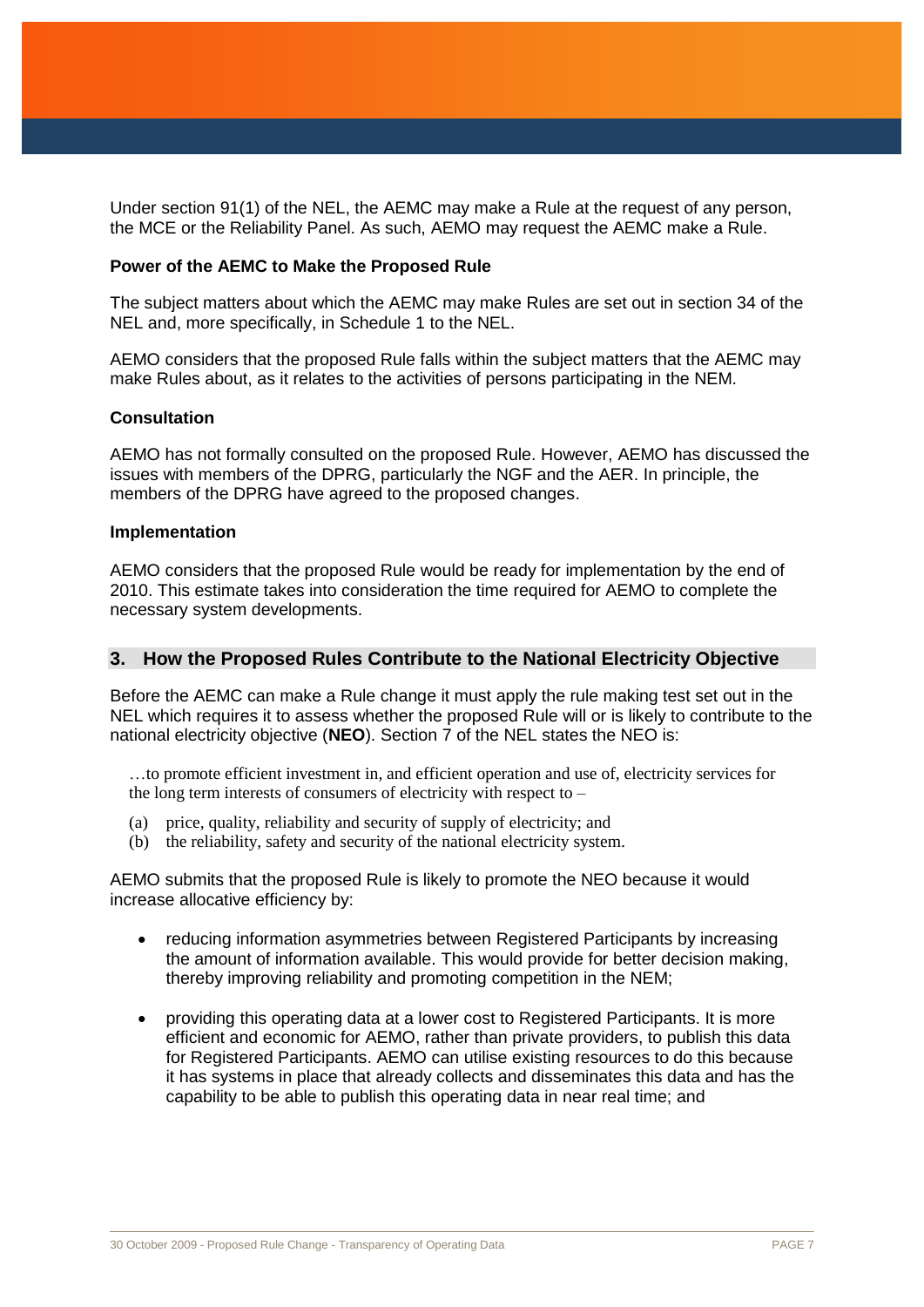producing directly metered operating data (also known as SCADA data) is likely to be superior, in terms of its reliability, accuracy and resolution, to that derived or inferred from remote line flow sensing technology.

As such, AEMO considers that the proposed Rule would promote the efficient operation and use of electricity services in the long term which would result in lower electricity prices to consumers.

AEMO also submits that the proposed Rule promotes good regulatory practice because it is consistent with the market design principle set out in clause 3.1.4(a)(2) of the NER, relating to market transparency in the interests of achieving market efficiency.

## **4. Expected Benefits and Costs of the Proposed Rule**

AEMO expects that the proposed Rule would benefit Registered Participants because the resulting increased market transparency would facilitate more informed electricity trading decision making in the presence of sudden and unplanned changes to generation patterns. Ensuring all Registered Participants have access to this operating data promotes a more equitable arrangement and promotes more timely decision making by Market Participants.

AEMO notes that the provision of generation data in dispatch time may increase the opportunity for co-ordinated behaviour that seeks to take advantage of conditions of reduced supply. However, AEMO considers that the dispatch prices which are published in advance of each dispatch interval are already used as a significant but less accurate indicator of unplanned changes to supply conditions. The proposed operating data would provide Registered Participants with a reliable measure of the significance of abrupt and unplanned changes to supply conditions and would provide better market information for monitoring purposes.

The proposed Rule would result in AEMO incurring minor costs associated with updating the timetable and amending the market system to publish the operating data for Registered Participants; these costs are expected to be one off and minimal.